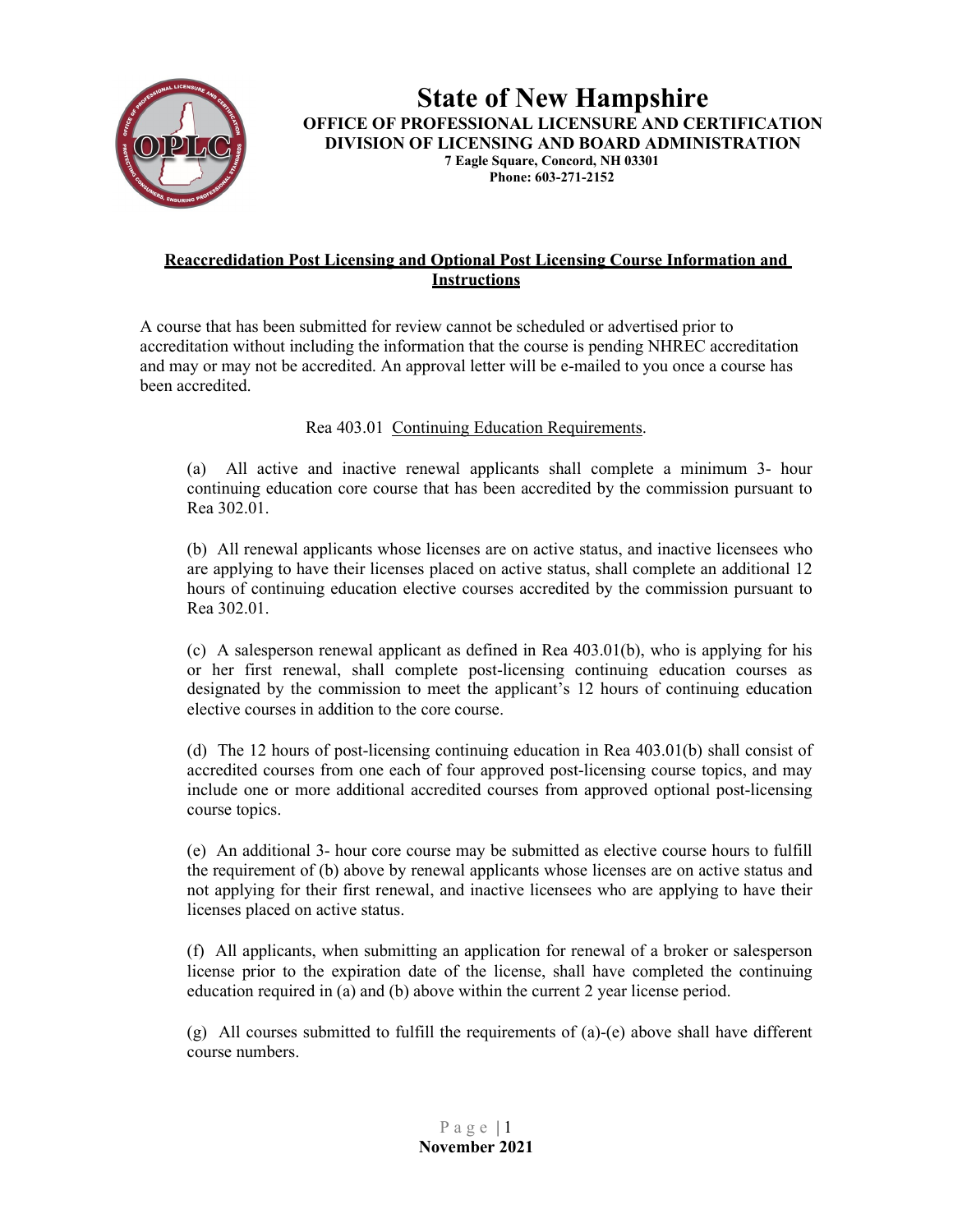(h) All applicants, when submitting an application for renewal of a broker or salesperson license after the expiration date of the license, shall have completed the continuing education required in (a) and (b) above within the prior 2 year license period, but no later than the late renewal period allowed under RSA 331-A:18.

Rea 302.03 Required Post-Licensing Continuing Education Course Learning Objectives.

(a) A post-licensing course shall meet or exceed the commission's learning objectives in one of the following 4 required course topics:

- (1) Purchase and Sales (P&S) agreements;
- (2) Ethical behavior;
- (3) Disclosure forms; or
- (4) Agency.

The optional courses topics:

- (1) Fair Housing
- (2) New Construction
- (3) Advertising
- (4) Conflict and Dispute Resolution
- (5) Negotiations; and
- (6) Broker Agreements

(b) Courses for each of the 4 required topics shall:

- (1) Be accredited for a minimum of 2 hours and no more than 3 hours each;
- (2) Meet or exceed the commission's learning objectives for that course; and
- (3) Be taught either in-class or by internet live-class, pursuant to the following:
	- a. Real-time internet live-class shall:

1. Have live video and audio feeds of all participants that will allow real time visualization, instructor monitoring, and communication among all participants;

2. Be equal to one credit hour for each hour of real-time internet liveclass for an attendee who was present by video and audio throughout the hour(s); and

> Page  $|2$ **November 2021**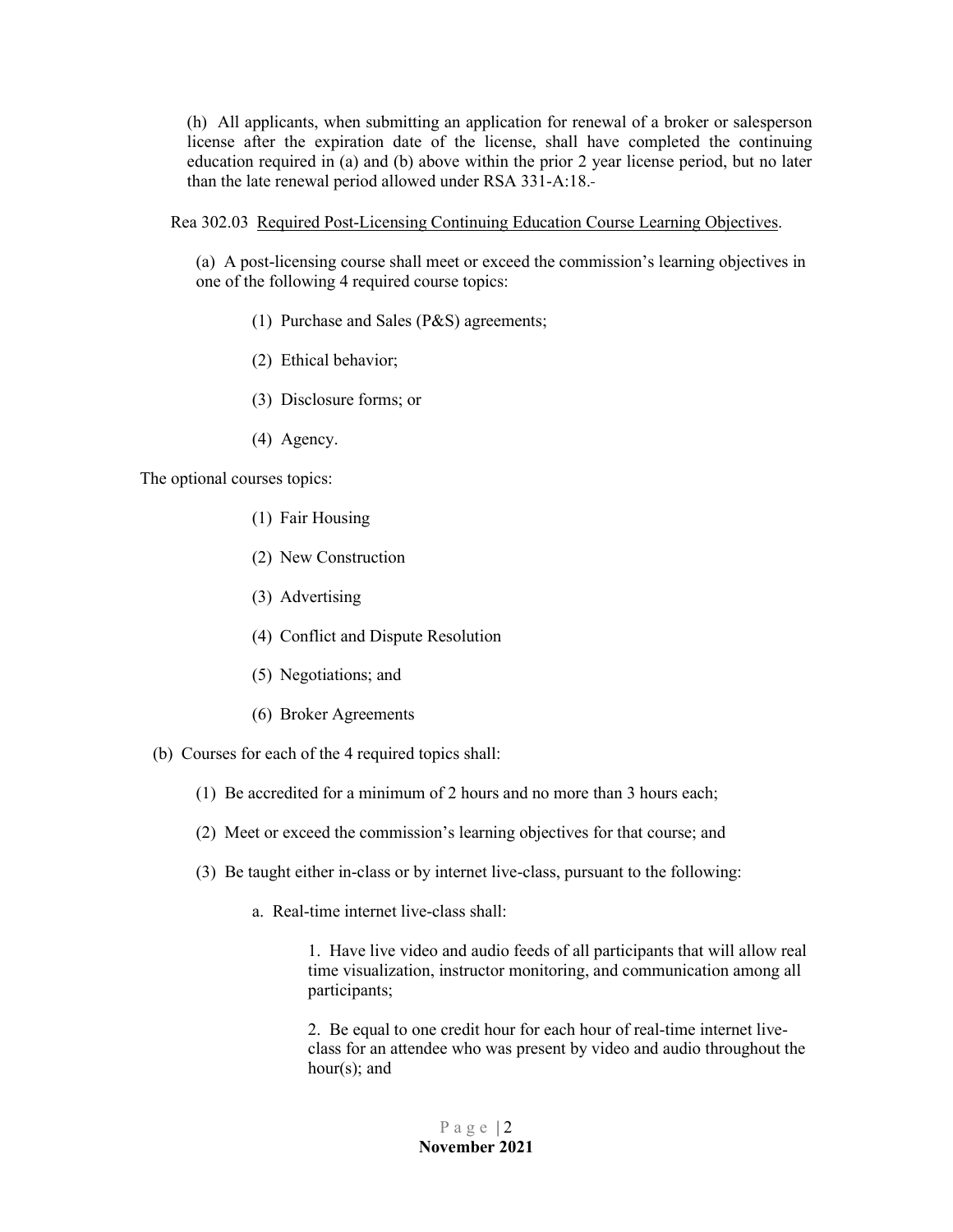3. Allow the students to view a live video stream of the instructor unless the instructor is presenting instructional material through a shared screen presentation.

(c) Applicants for accreditation and re-accreditation of a required post-licensing course in one of the 4 following topics shall submit a course outline and required supporting course documentation:

(1) For P&S agreements including but not limited to:

a. A comprehensive review of a sample of an acceptable P&S agreement;

b. Establishing a minimal knowledge and competence in the preparation of a P&S agreement;

c. Achieving a basic understanding of the process of filling out a P&S agreement;

> d. Achieving an understanding of the various paragraphs and clauses of a P&S agreement;

> e. Achieving an understanding of the roles and relationships of the licensee(s) involved in the preparation of a P&S agreement; and

f. Understanding the dangers of the unauthorized practice of law;

(2) For disclosures including but not limited to:

a. Achieving a basic knowledge and understanding of the many mandatory disclosure requirements under New Hampshire and federal statutes;

b. Achieving a basic understanding of the voluntary disclosures that deal with other issues related to New Hampshire laws and rules;

c. Achieving a basic understanding of New Hampshire laws and federal statutes related specifically to material condition of real property; and

d. Achieving a basic understanding of the various forms required and or used to document written disclosures;

(3) For agency including but not limited to:

a. Achieving a broad understanding of the various roles and relationships available for New Hampshire real estate firms to select as business models;

b. Helping licensees establish a working knowledge of the duties and obligations inherent in representing or working with clients and customers;

c. Familiarizing licensees with the various forms used, and disclosure requirements involved, in the practice of agency in New Hampshire; and

> Page | **3 November 2021**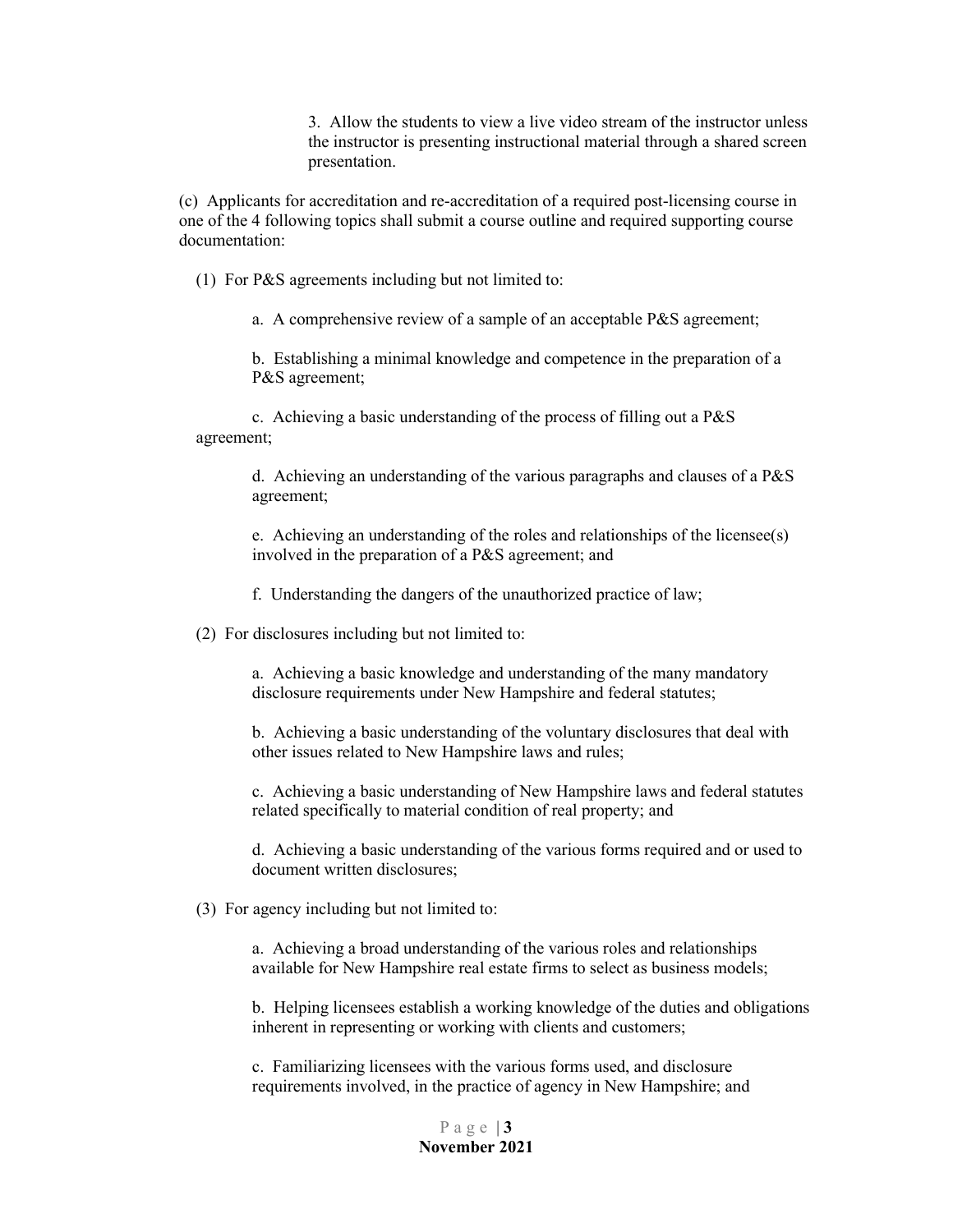d. Helping licensees understand the specific role of facilitator in New Hampshire and the limitations that apply; and

(4) For ethical behavior including but not limited to:

a. Introducing and developing the concept of ethical behavior generally in society and especially in professional business practice;

b. Exploring the value of ethical behavior in business practice to achieve an understanding of how that level of professionalism benefits both the consumer and the professional;

c. Reviewing the most basic requirements of New Hampshire law as the legal foundation for brokerage practice in New Hampshire;

d. Using the current National Association of Realtors ® (NAR) Code of Ethics as an example of a long-established Code of Ethics to provide the students with a better understanding of:

> 1. Similarities between New Hampshire license law and the NAR Code of Ethics;

> 2. Differences between New Hampshire license law and the NAR Code of Ethics to establish the value of practicing at a higher level than the minimal standards of license law; and

3. Conflicts between the NAR Code of Ethics and New Hampshire law or rules.

e. Using the NAR Code of Ethics as an example to demonstrate how ethics and law evolve and intersect over time to reflect societal and market changes;

f. Reviewing and comparing the enforcement process for both license law and ethics;

g. Using the NAR Code of Ethics as an example to point out recent changes designed to adapt to professional, societal, and market changes; and

h. Establish that the commission frequently requires licensees found in violation of its regulations to take an ethics class to improve those licensees' understanding of professional conduct.

**E-Mail** to the Commission office:

• A copy of the printout from the NH Secretary of State's office showing your company is in good standing. This does not apply to out-of-state companies that offer on-line education.

- See application form for more information

• Detailed timed course outline which includes the following: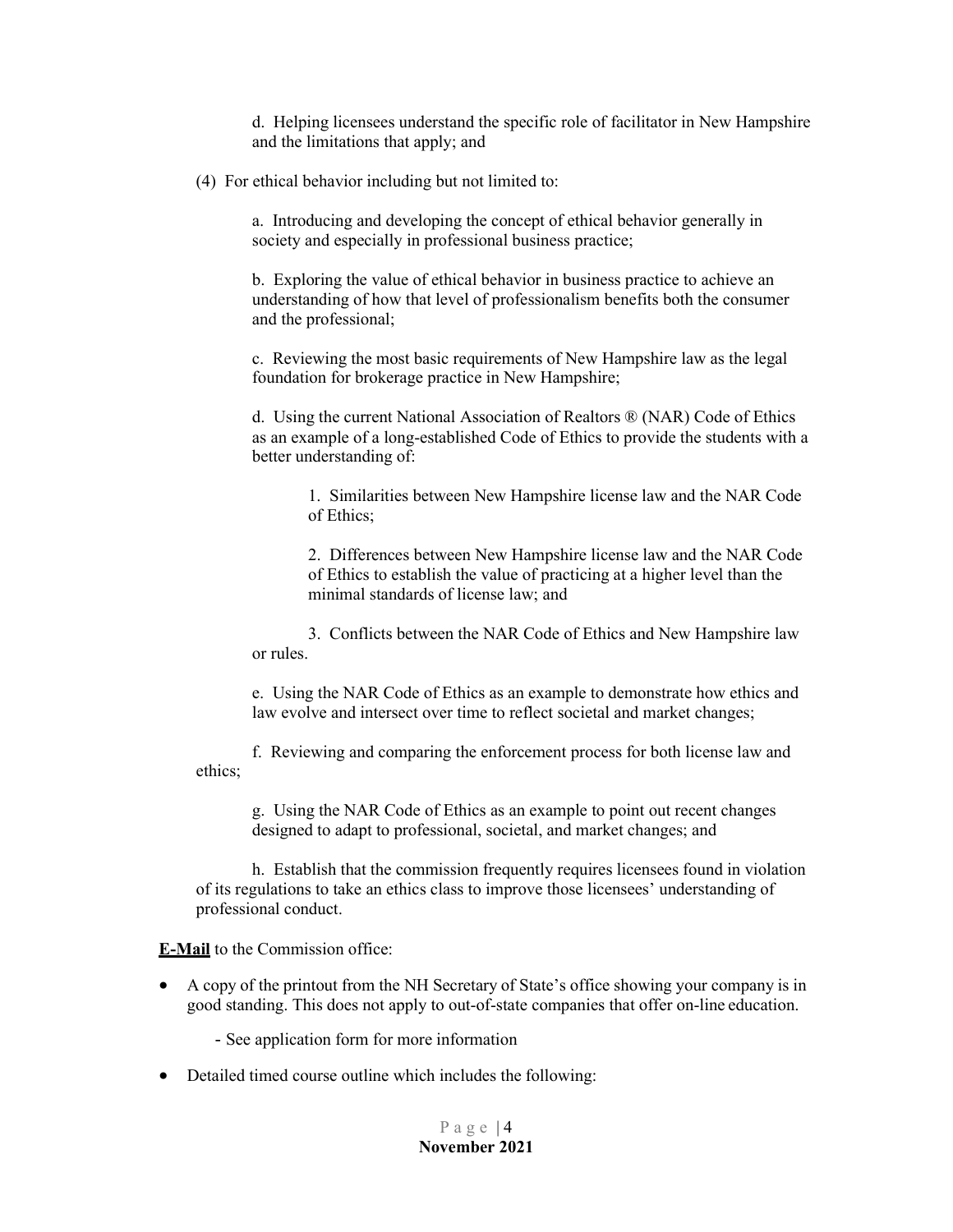- Your name or the school/company name
- The current date
- Time devoted to each topic
- A short course description
- Copy of all study materials, handouts, power point, etc.
- The appropriate Instructor Acknowledgement Form(s).
	- Course providers are responsible to keep course material up-to-date of law, rule, or otherchanges during the accreditation period.
- List all instructors and include a resume for each. Include other documentation as needed tosubstantiate applicant's qualifications pursuant to Rea 302.01 d.
- Policies:

The Commission Clarified breaks at it's March 18, 2014 meeting that *"….5 minutes per each hour of a course is allowed for breaks without having to extend the length of the course*."

Attendance and tardiness policies including:

- A statement about your method of tracking attendance and tardiness. **(see below for internet live-class requirements)**
- Information on how tardiness is dealt with.

Refund and cancellation policies including:

- Reasons for cancellation and how students are notified
- How refund of registration fee is handled.

#### Internet Live- Class

An internet live-class shall have live video and audio feeds of all participants that will allow real time visualization and communication among all participants; and

The Course instructor shall only issue a completed course affidavit to a live-class attendee who was present by video and audio throughout the course.

Please submit along with your policies a description of how you will meet the above requirement.

### Additional Information

Courses are accredited for a period of 2 years from the date of approval and may not be offered for education credit after the expiration date.

Renewal material will be e-mailed to you prior to the course expiration date, but if you have not received it by the time you wish to begin the re-accreditation process, you may request that the

> Page | **5 November 2021**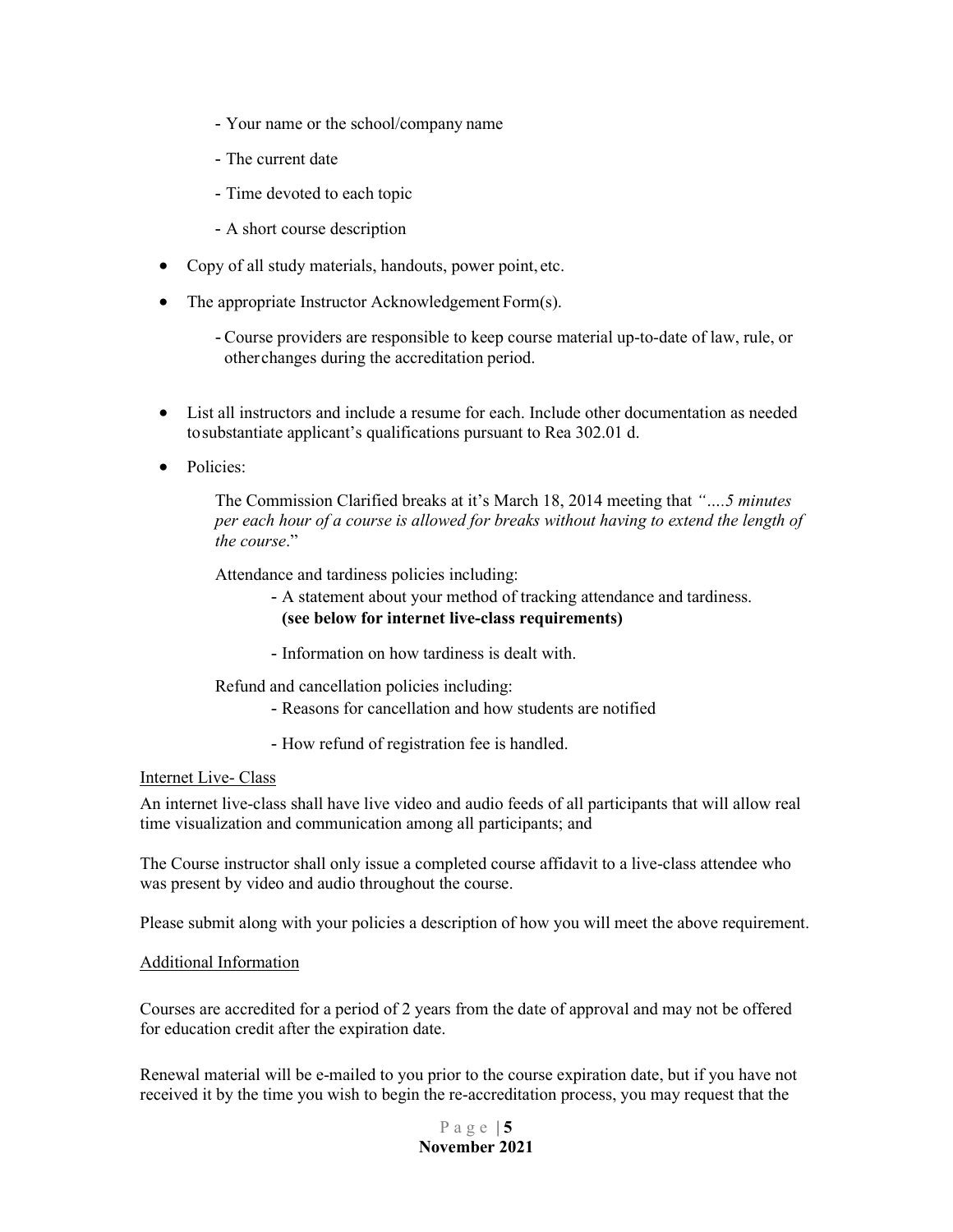material be sent to you.

To avoid delays in processing, please be sure that all the requested material and information and payment is submitted. The courses will be scheduled for review in accordance with the date the completed package and full payment is received in OPLC.

Please contact NHR[EC at nhrec@oplc.nh.gov i](mailto:nhrec@oplc.nh.gov)f you need additional information or have any questions.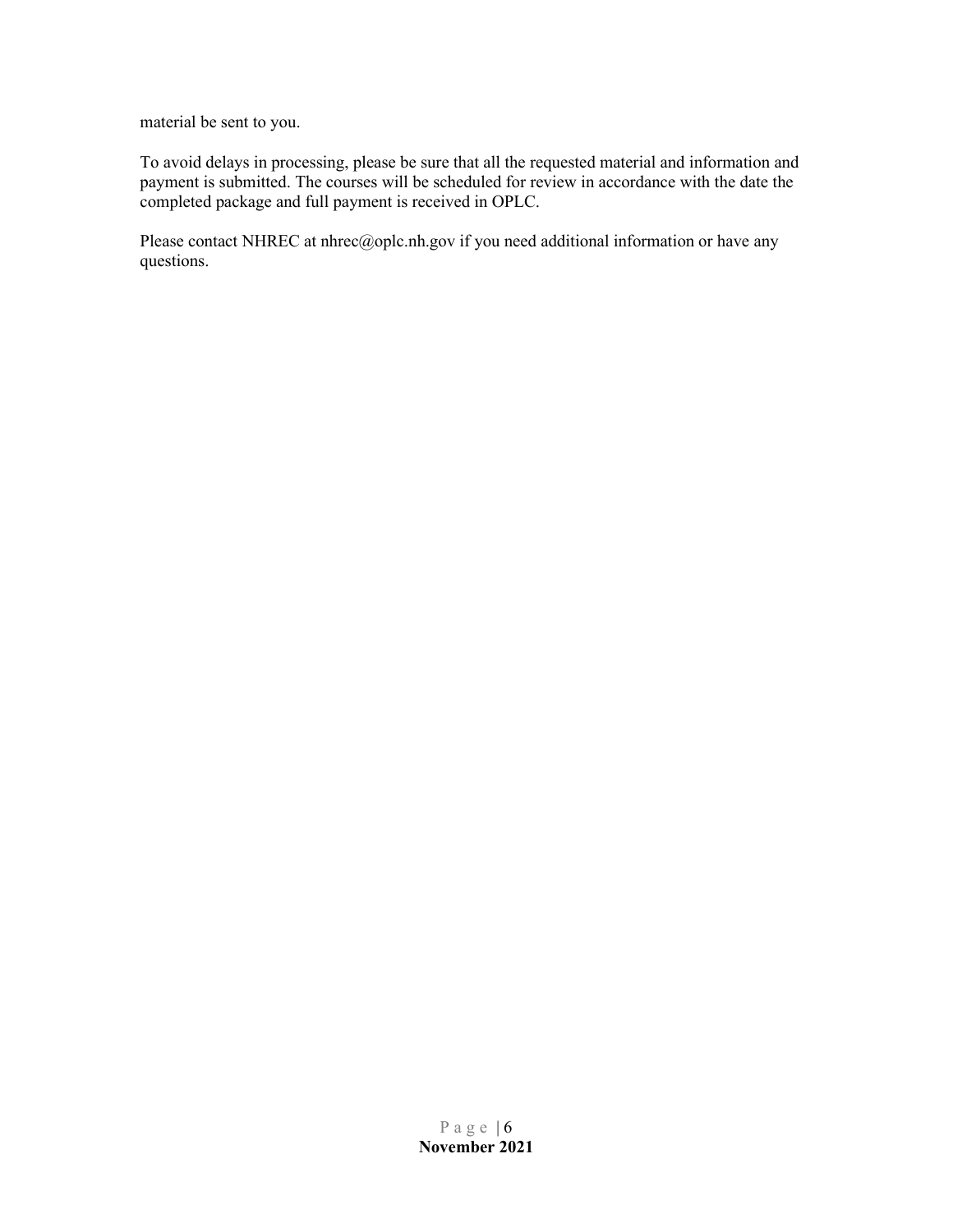

## **State of New Hampshire OFFICE OF PROFESSIONAL LICENSURE AND CERTIFICATION DIVISION OF LICENSING AND BOARD ADMINISTRATION 7 Eagle Square, Concord, NH 03301-2412**

**Phone: 603-271-2152**

### **APPLICATION FOR REACCREDITATION OF POST LICENSING or POST LICENSING OPTIONAL COURSE**

| <b>Name of Course Provider:</b><br>Your own name or the firm name and/or trade name under which the course will be accredited |                                                                                                                                                                                                                                                                                                                                                                                 |
|-------------------------------------------------------------------------------------------------------------------------------|---------------------------------------------------------------------------------------------------------------------------------------------------------------------------------------------------------------------------------------------------------------------------------------------------------------------------------------------------------------------------------|
|                                                                                                                               |                                                                                                                                                                                                                                                                                                                                                                                 |
| (if different from mailing address)                                                                                           | Physical Address: No. 1996. The Second Second Second Second Second Second Second Second Second Second Second Second Second Second Second Second Second Second Second Second Second Second Second Second Second Second Second S                                                                                                                                                  |
|                                                                                                                               | Contact Person:                                                                                                                                                                                                                                                                                                                                                                 |
|                                                                                                                               | for the public if different                                                                                                                                                                                                                                                                                                                                                     |
|                                                                                                                               |                                                                                                                                                                                                                                                                                                                                                                                 |
| for the public if different                                                                                                   |                                                                                                                                                                                                                                                                                                                                                                                 |
| Conflict & Dispute Resolution                                                                                                 | Required Topic Category: P&S Contracts El Ethical Behavior Disclosure Forms Agency<br>Optional Categories: Fair Housing New Construction Advertising<br>Negotiations<br><b>Broker Agreements</b>                                                                                                                                                                                |
|                                                                                                                               | Total Hours of Course _________________________Credit Hours Requested_______________________________                                                                                                                                                                                                                                                                            |
| Method(s) of Delivery:                                                                                                        | (live class, live internet, correspondence) An internet live-class shall have live video and audio feeds of all participants that will allow real<br>time visualization and communication among all participants; and the Course instructor shall only issue a completed course<br>affidavit to a live-class attendee who was present by video and audio throughout the course. |
|                                                                                                                               |                                                                                                                                                                                                                                                                                                                                                                                 |
| Names of all instructors:                                                                                                     |                                                                                                                                                                                                                                                                                                                                                                                 |
|                                                                                                                               |                                                                                                                                                                                                                                                                                                                                                                                 |

#### **Firm Name and/or Trade Name:**

- If you are seeking course accreditation under a trade name, sole proprietorship, partnership, association, corporation, limited liability company or any other business association, the name must be registered and in good standing with the NH Secretary of State.
- Forms to register with the Secretary of State's office may be obtained at their website, [http://www.sos.nh.gov/corporate/forms.html.](http://www.sos.nh.gov/corporate/forms.html)
- Documentation of registration and good standing may be obtained from the Secretary of State's website, [www.sos.nh.gov.](http://www.sos.nh.gov/) That documentation will serve as proof that your firm and/or trade name are registered and in good standing with the NH Secretary of State's office.

P a g e | **7 November 2021**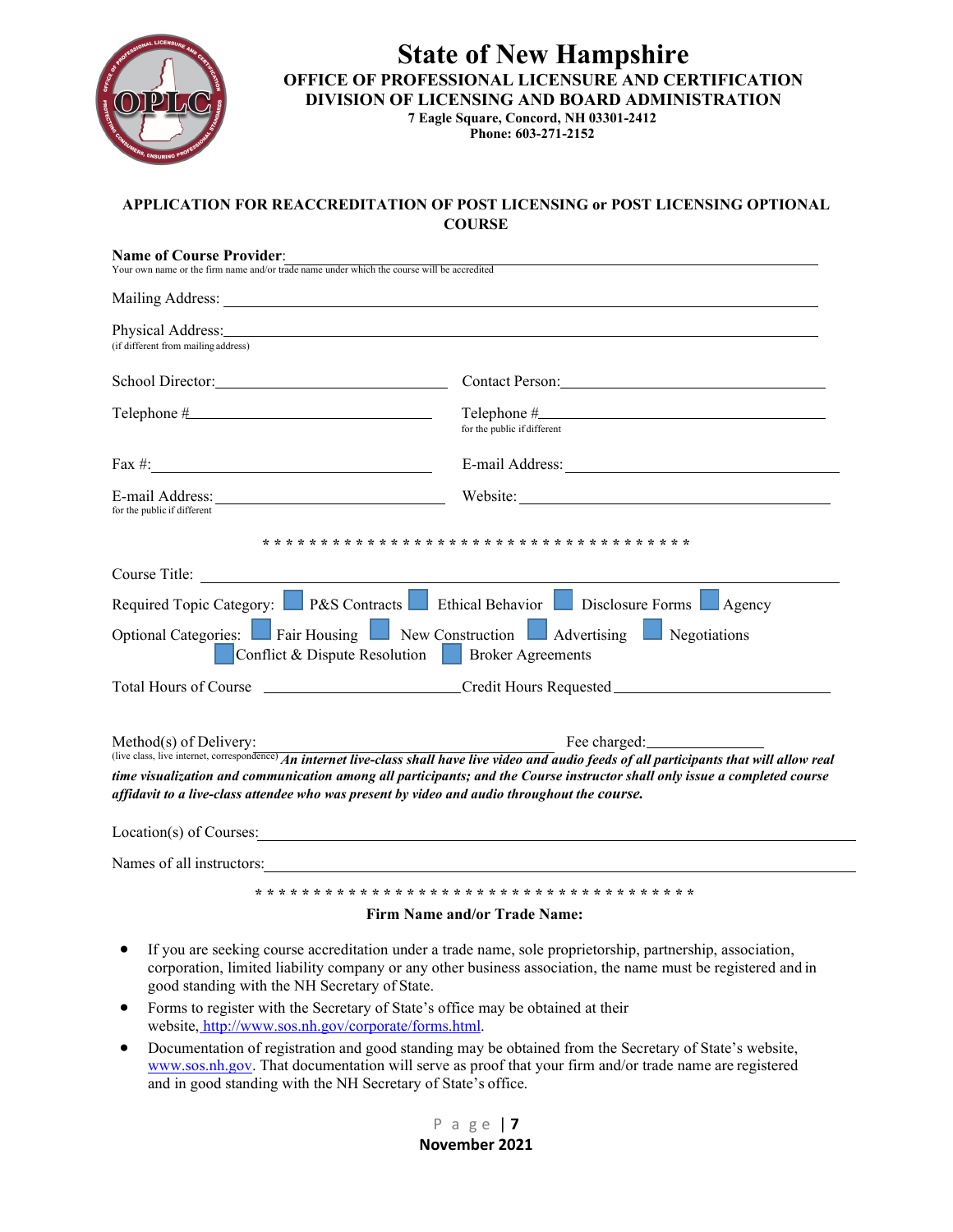

State of New Hampshire Office of Professional Licensure & Certification

> 7 Eagle Square, Concord NH 03301 Phone: 603-271-2152

# **PROVIDER ACKNOWLEDGEMENT**

Complete this form if you are seeking accreditation or re-accreditation of your own original course and material.

submitted to the Commission for accreditation or re-accreditation is an original course which I developed, designed, and created, and that am not in violation of copyright laws.

| We plan to offer this course as: live class Real-time internet live-class          | <b>AND/OR</b> |
|------------------------------------------------------------------------------------|---------------|
| as a distance learning course by: correspondence booklet audio video computer disk |               |
| <b>AND/OR internet delivery</b>                                                    |               |

Names of individuals who have permission to teach this course for your school/company under your accreditation:

### **I further certify:**

That all the course materials are up to date and that nothing in this course conflicts with Federal Law or NH State Laws, Rules and practice.

That as the laws, rules and practices affecting the content of this course change, the course materials will be updated and provided to the Commission.

Signature Date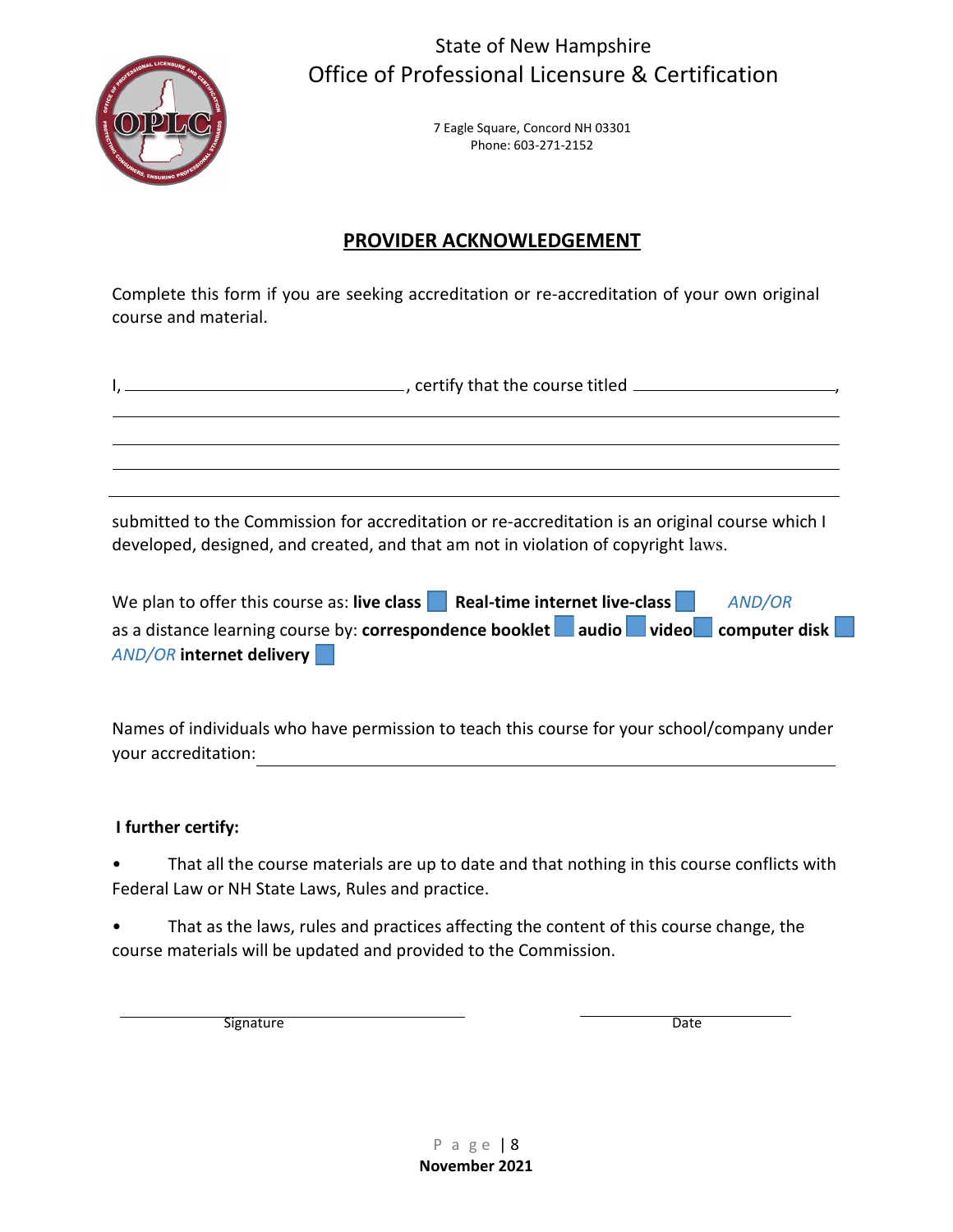# State of New Hampshire Office of Professional Licensure & Certification



7 Eagle Square, Concord NH 03301 Phone: 603-271-2152

#### **PROVIDER ACKNOWLEDGEMENT**

Complete this form if you are seeking accreditation under your own name or your school/company name, and/or teaching a class, and/or providing a distance learning course using material from another provider/publisher. (Example: Material from the Dearborn Publishing Co, 360 Training, Realty, NAR, etc.)

- $\checkmark$  A form must be completed by each instructor.
- $\checkmark$  If you offer multiple courses, use one form, attach a list of course titles, and indicate the publisher and copyright date beside each.

I, certify that the course titled **CONCOLOGY**, submitted to the Commission for accreditation or re-accreditation is from a book or course titled , with a copyright date of , published by , published by , and that the material is being used

with that person's or company's permission and in accordance with the owner's guidelines. Should I no longer retain the right to use copyright material I will notify the Commission of this change within 5 days.

Will you be providing original copyrighted study material to each student? [169] If no, please explain.

| I plan to offer this course as: live class | Real-time internet live-class |  |  | AND/OR as a distance learning course                     |
|--------------------------------------------|-------------------------------|--|--|----------------------------------------------------------|
| by: correspondence booklet                 |                               |  |  | audio   video   computer disk   AND/OR internet delivery |

#### **I further certify:**

•That I have personally read and completed the entire course, including the course outline, case studies, quizzes, test, answer key, and all other course material as applicable.

•That all the course materials are correct and that nothing in this course conflicts with Federal Law or NH State Laws, Rules and practice.

(If errors or conflicts are found, check here **a** and attach a statement listing any issues you have with the **material and how the issues will be rectified, and provide the corrected or clarified material to the Commission office along with this form)**

•That as the laws, rules and practices affecting the content of this course change, I will update the material that is taught in the class and provide these updates to the Commission and to students taking the course by distance learning methods.

•That I fully understand the material, can teach the course, and have sufficient knowledge of the subject to answer students' questions on this material.

Signature Date

P a g e | 9 **November 2021**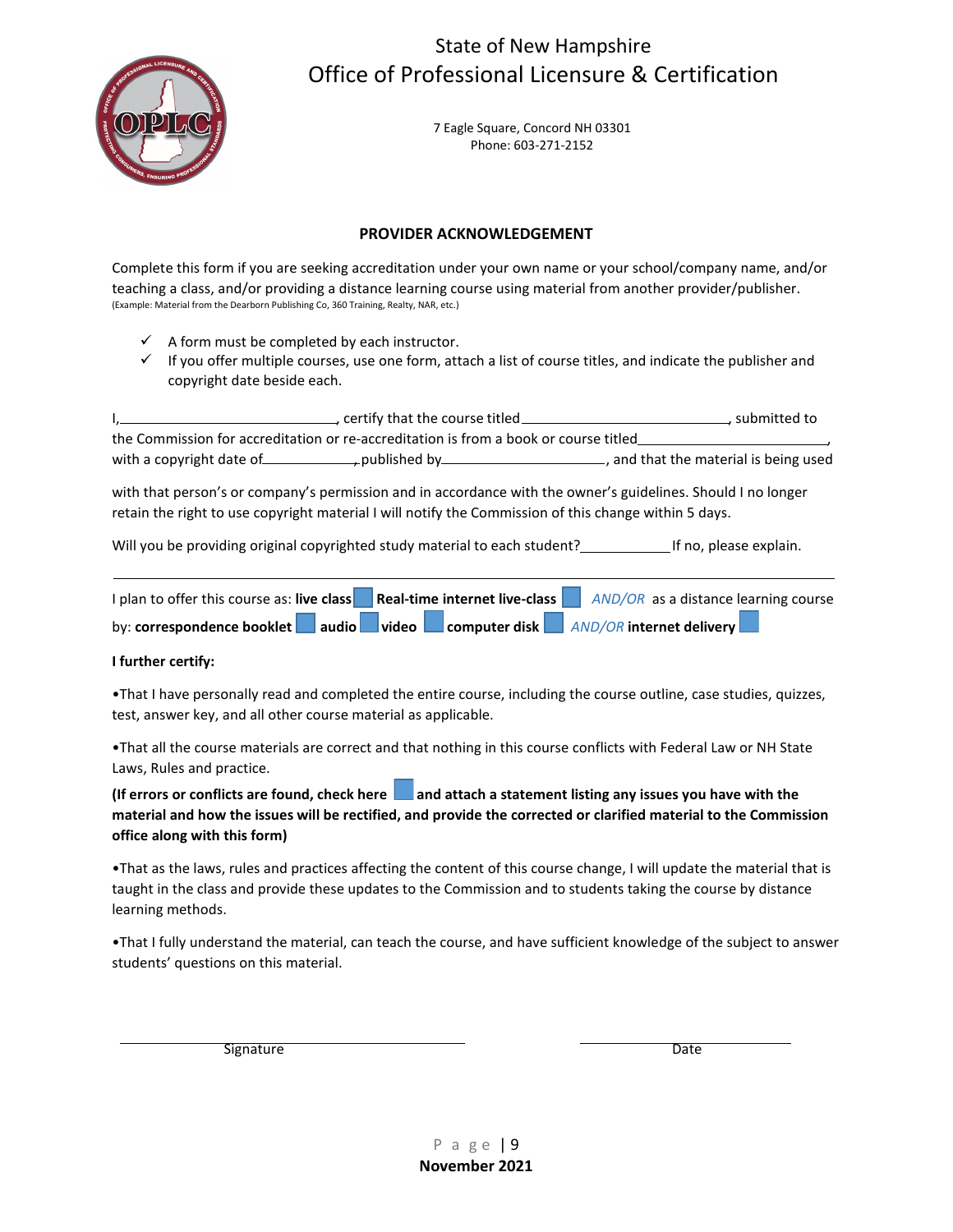

State of New Hampshire Office of Professional Licensure & Certification

> 7 Eagle Square, Concord NH 03301 Phone: 603-271-2152

# **PROVIDER ACKNOWLEDGEMENT**

Complete this form if your school or company is seeking accreditation or re-accreditation of original course and material that was developed for your school.

|                                                                           | ertify that the course titled entity that the course titled entity                            |
|---------------------------------------------------------------------------|-----------------------------------------------------------------------------------------------|
|                                                                           | submitted to the Commission for accreditation or re-accreditation is an original course which |
| was developed, designed, and created by                                   | for (school/company name)                                                                     |
|                                                                           | and that we are not in violation of copyright                                                 |
| laws.                                                                     |                                                                                               |
|                                                                           |                                                                                               |
| We plan to offer this course as: live class Real-time internet live-class | AND/OR                                                                                        |
|                                                                           | as a distance learning course by: correspondence booklet audio video video computer disk      |
| <b>AND/OR internet delivery</b>                                           |                                                                                               |

Names of individuals who have permission to teach this course for your school/company under your accreditation:

## **I further certify:**

• That all the course materials are up to date and that nothing in this course conflicts with Federal Law or NH State Laws, Rules and practice.

• That as the laws, rules and practices affecting the content of this course change, the course materials will be updated and provided to the Commission.

Signature Date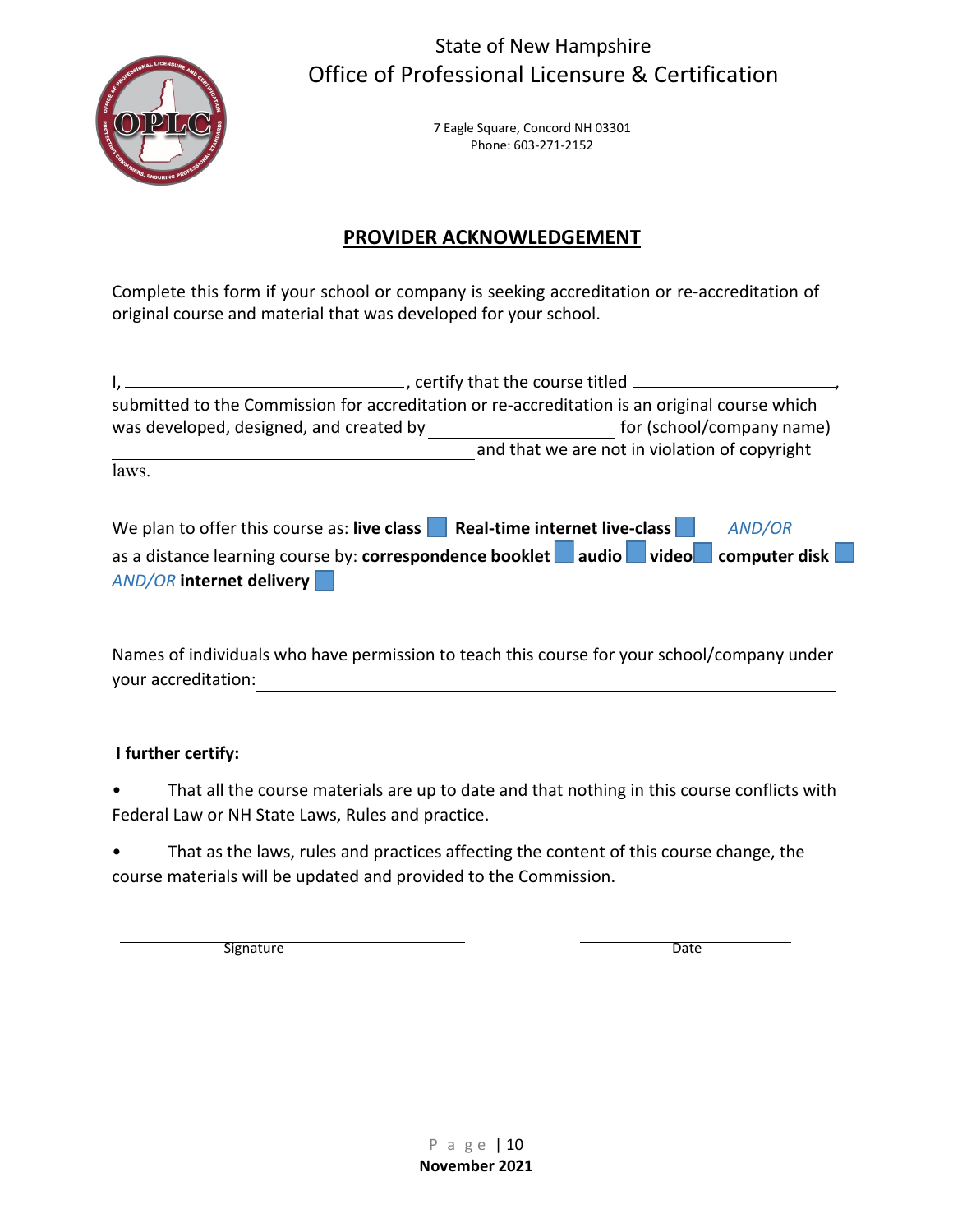

**State of New Hampshire OFFICE OF PROFESSIONAL LICENSURE AND CERTIFICATION DIVISION OF LICENSING AND BOARD ADMINISTRATION 7 Eagle Square, Concord, NH 03301-2412 Phone: 603-271-2152**

# **Post Licensing FAQ**

- 1.  $Q I$  renew on February 10<sup>th</sup>, 2022. Do I need the Post Licensing CE? A – Yes, anyone who was licensed on or after February 1, 2020 is required to complete the Post Licensure CE elective courses for their first renewal
- 2. Q- If I renew in December but my license doesn't expire until February, can I be grandfathered? A – No, if your original license was issued after February 1, 2020, it does not matter when you actually submit your renewal, you must follow the Post Licensing Continuing Education Requirements.
- 3. Q The rules state that the post licensure courses must be taken in a classroom setting, does this include the Core? A – No, the core was not part of the Post Licensing Requirements for in class settings.

## **Rea 403.01 Continuing Education Requirements.**

(a) All active and inactive renewal applicants shall complete a minimum 3- hour continuing education core course that has been accredited by the commission pursuant to Rea 302.01

4. Q – I was licensed yesterday, when can I start earning my Core and Post Licensing Continuing Education?

 $A - A$  licensee can begin taking education for their renewal the day after they are licensed. This is the same timeframe that is given to all licensees.

# **Rea 403.01 Continuing Education Requirements.**

(f) All applicants, when submitting an application for renewal of a broker or salesperson license prior to the expiration date of the license, **shall have completed the continuing education required …. within the current 2-year license period**

5. Q - Does the rule require the new licensee to take all 4 topics or just 1 of the 4? A - Must take all 4 required topics.

## **Rea 403.01 Continuing Education Requirements.**

P a g e | 11 **November 2021**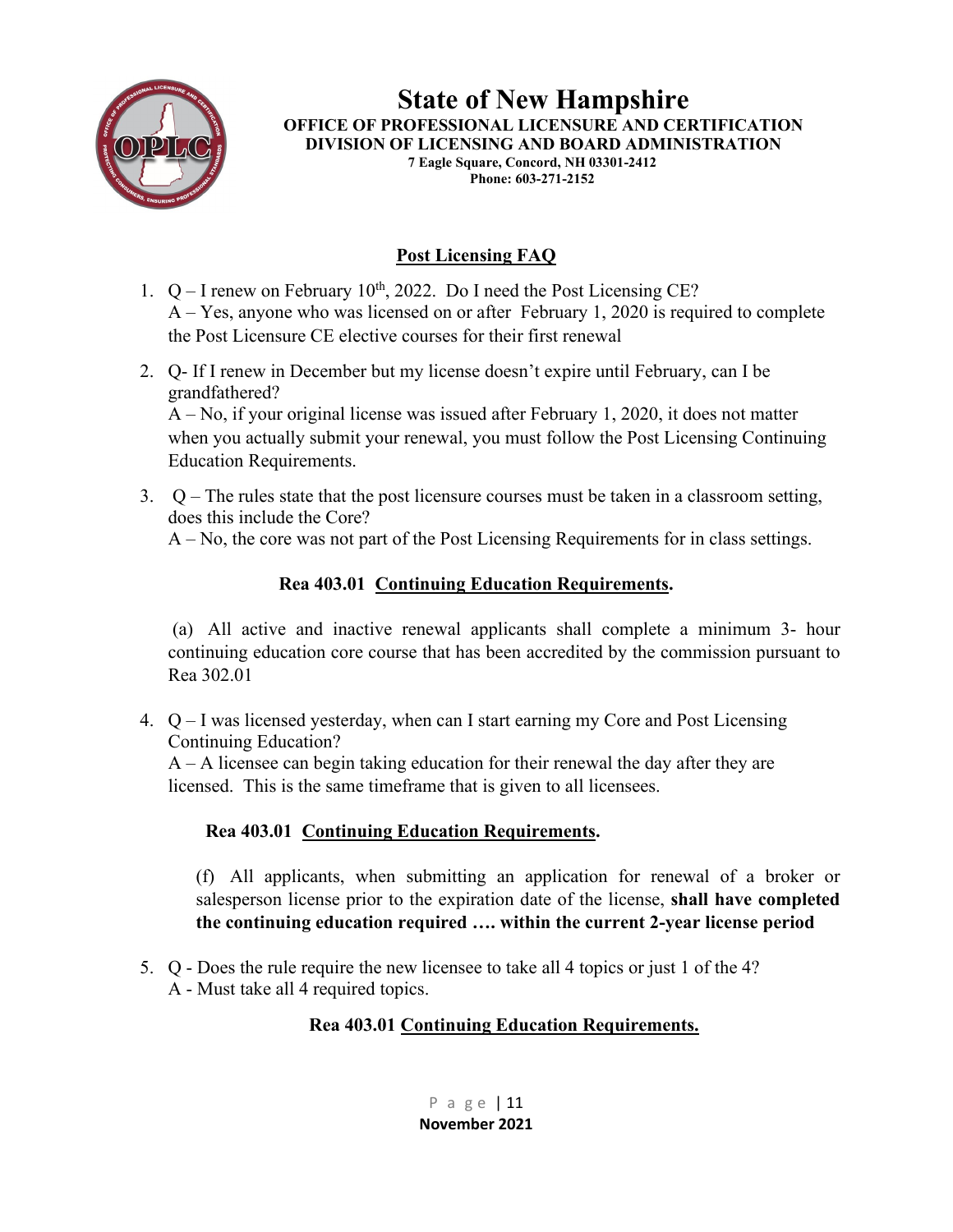(d)The 12 hours of post-licensing continuing education in Rea 403.01(b) shall consist of accredited courses from one each of four approved post-licensing course topics, and may include one or more additional accredited courses from approved optional post-licensing course topics.

6. Q - Does the Post Licensing requirement impact All new licensees or just new Salesperson licensees?

A- Only salespersons are required to take the new post licensing.

### **Rea 403.01 Continuing Education Requirements.**

(c) A salesperson renewal applicant as defined in Rea 403.01(b), who is applying for his or her first renewal, shall complete post-licensing continuing education courses as designated by the commission to meet the applicant's 12 hours of continuing education elective courses in addition to the core course.

7. Q – Would this impact newly licensed individuals that came over through reciprocity? A - The rule does not distinguish between first time renewal licensees who obtained by reciprocity or not, therefore, all first-time renewal licensees are required to complete post-licensing.

## **Rea 403.01 Continuing Education Requirements.**

(a) All active and inactive renewal applicants shall complete a minimum 3- hour continuing education core course that has been accredited by the commission pursuant to Rea 302.01.

(b) All renewal applicants whose licenses are on active status, and inactive licensees who are applying to have their licenses placed on active status, shall complete an additional 12 hours of continuing education elective courses accredited by the commission pursuant to Rea 302.01.

(c) A salesperson renewal applicant as defined in Rea 403.01(b), who is applying for his or her first renewal, shall complete post-licensing continuing education courses as designated by the commission to meet the applicant's 12 hours of continuing education elective courses in addition to the core course.

8. Q – I am a broker who received my reciprocal license after February 1, 2020, do I need to do the post licensure courses? A – No, 403.01 (c) specifically states "A Salesperson applicant…"

## **Rea 403.01 Continuing Education Requirements.**

(c) A salesperson renewal applicant as defined in Rea 403.01(b), who is applying for his or her first renewal, shall complete post-licensing continuing education